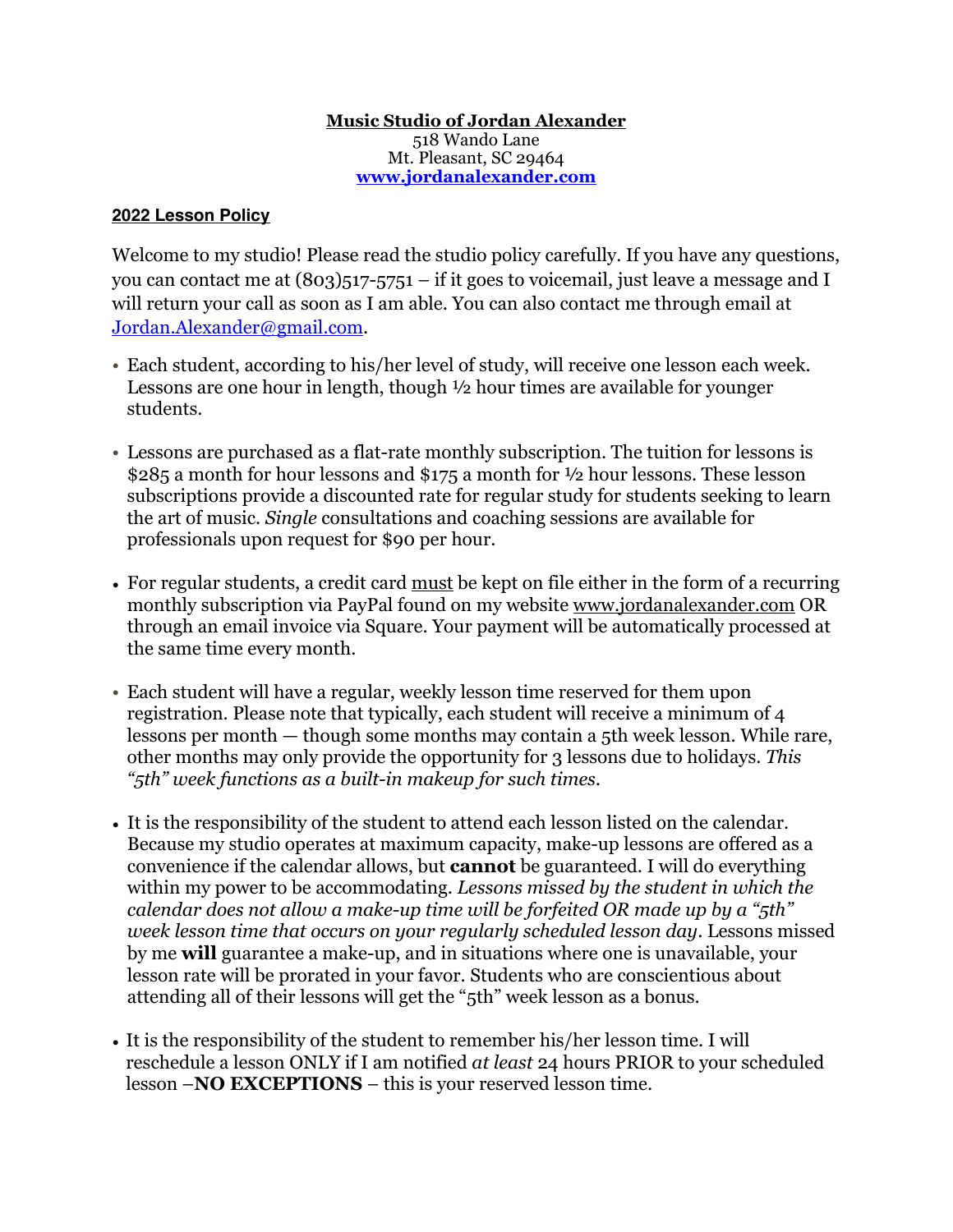- For your convenience, I've set up an online calendar on my website that allows you to view your scheduled lessons easily from your computer or smartphone at any time. The calendar may be found by going to [www.jordanalexander.com](http://www.jordanalexander.com). Should you need to reschedule a lesson or ask to schedule a make-up, you can click "week" view on the top right of the calendar and view available time slots. You can then either email me or call, and I will verify that time and update the calendar if the schedule allows. Again, I will do everything within my power to be accommodating.
- If you feel ill-prepared for your upcoming lesson, don't reschedule! If the week gets away from you, or you felt lost on a particular assignment, remember: I am your guide — I'm here to help you! Due to the enormity of the subject of music, there will always be things for us to work on, explain, and yes, even practice. Sometimes practicing alongside a student in place of a regular lesson is the key to their success — I *do* happen to be a certified practice expert after all! Use the time we have scheduled to stay on track, get help, get your bearings, and get moving forward!
- Please beware the very real phenomenon which I refer to as the "Two Week Bermuda Triangle" — Or the **TWBT** for short. The TWBT is the phenomenon in which a student misses a scheduled lesson without attempting to make it up within a close time frame. This gives us 2 weeks (instead of 1) between our lessons in which the student misses out on the **necessary** weekly course-correction, advice, inspiration, listening suggestions, tips, or an additional assignment needed to keep moving *forward*. Students inside the TWBT typically feel lost, confused, uninspired, or bored when urged to "keep practicing" when all they have is old material or material they need help with. It's like hitting the reset button on progress! Simply put, students who attend their lessons play well — and as we all know, it's impossible to play something well and be unhappy — I've never seen it happen! So heed these wise words — *Beware* the Two Week Bermuda Triangle!
- Due to high demand, I also have remote lessons that are available via services such as FaceTime, Google Hangouts, Skype, and Zoom. While many students across the map choose this as their main lesson medium, this service is also available to my regular local students. If you have a day that you are out of town, have the sniffles, OR traffic is just particularly horrible — feel free to check in remotely! Just be sure to call or text ahead of time to let me know and I'll be happy to accommodate you.
- All students should own a folder to keep any handouts or music I print out for them and bring these materials to each lesson. If you lose your music, the second copy will be emailed to you.
- My website is a wonderful resource for students aside from the calendar, you can find tremendously helpful links to online music tutoring, free sheet music, an online metronome, music blogs, videos, lectures, etc. Always be sure to check in from time to time and see what gets posted in the **Blog** section. The website also contains the **Store** – this is run entirely through Amazon.com and contains all the items I recommend for students along with things I personally use in my studio.